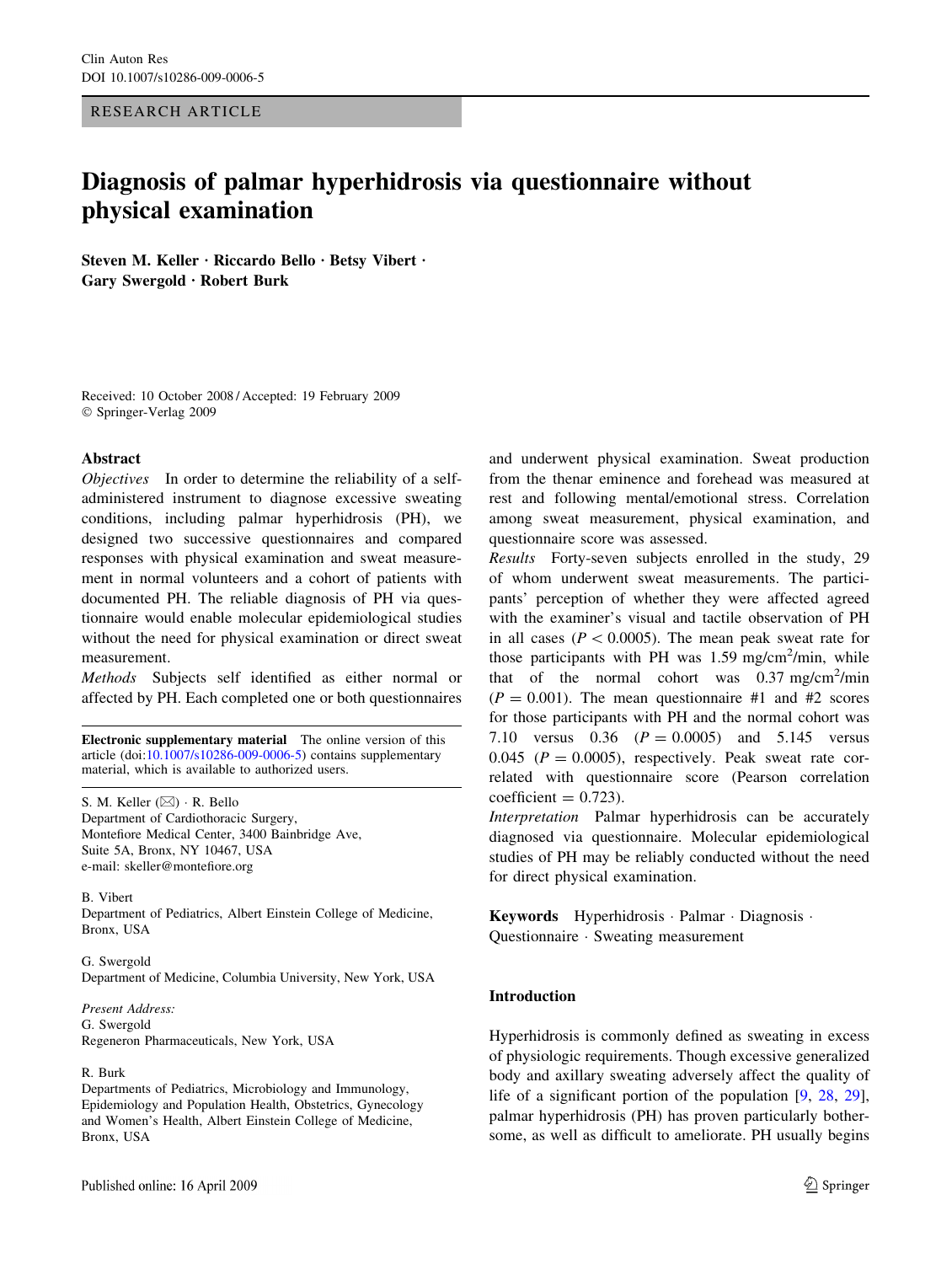<span id="page-1-0"></span>in early childhood and is commonly diagnosed by history and physical examination.

The etiology of PH is unknown, though a family history is reported in as many as 65% of patients [\[12](#page-6-0), [23](#page-6-0), [24](#page-6-0)]. Detailed kindred information provided by 49 affected individuals has indicated that the disease allele is present in 5% of the population and that one or two copies of the allele will result in PH in 25% of carriers [\[24](#page-6-0)]. Preliminary studies, utilizing linkage analysis, have localized PHassociated genes to chromosomes 14 [\[10](#page-6-0)] and 5 [\[7](#page-6-0)]. Identification of the gene(s) may aid in elucidating the disease mechanism(s) and devising novel treatments.

Molecular epidemiologic studies of low prevalence diseases require access to patients who may not live within easy commuting range of the investigator. Fortunately, DNA can be reliably obtained from buccal mucosa by the mouthwash method without having the study participant travel to the study site  $[2, 8]$  $[2, 8]$  $[2, 8]$ . However, if the subject is not to be examined by the investigators, a reliable instrument is needed to confirm the presence of the disease process under study.

Quality-of-life instruments have been extensively utilized before and after treatment in patients with PH [\[5](#page-6-0), [18](#page-6-0)]. However, the ability of questionnaires to accurately establish the diagnosis of PH has not been previously documented. In order to determine the reliability of a selfadministered instrument to diagnose excessive sweating conditions, including PH, we designed two successive questionnaires and compared responses with physical examination and sweat measurement in normal volunteers and a cohort of patients with documented PH.

## Methods

## Study design

The current study is part of a larger effort to identify the genetic basis of PH. Following approval by the Institutional Review Board (Montefiore Medical Center) and the Committee on Clinical Investigation (Albert Einstein College of Medicine), normal volunteers and people with PH documented by history and physical examination (SMK) were accrued to the study. Informed signed consent was obtained from all the participants.

The study was divided into two phases. During the first phase, only people who were able to visit the research site were offered participation. All underwent physical examination, completed either one or both of the questionnaires, and donated blood or a buccal sample. Many also had sweat measurement (vide infra). During the second phase, accrual was widened to include potential participants who were unable to physically reach the research site.

This report includes only those study participants accrued during the first phase of the investigation.

## Sweat measurement

Subjects were given a standardized sweat test utilizing the SKD-2000 skin moisture meter (Skinos Co., Ltd., Japan) [\[26](#page-6-0)]. Moisture evaporation from the skin is measured utilizing the ventilation capsule method. Briefly, a  $1 \text{ cm}^2$  cup captures the moisture from the skin and directs it to the measurement electronics [[22\]](#page-6-0). The total moisture in the capsule, which is the sum of ambient humidity and the perspired water, is subtracted from the ambient humidity. This differential method readily accounts for environmental variations. Results are reported as  $mg/cm<sup>2</sup>/minute$  and are recorded digitally.

Sweat production was measured on the thenar eminence and forehead (control). Baseline measurements were taken after the subject was asked to recount a pleasant experience. Next, subjects were subjected to mental and emotional stress utilizing the Stroop test [[25\]](#page-6-0) which requires the subject to correctly identify the color of a word that is itself the name of a color. The word may be printed in a color that does not correspond to its true meaning. For instance, "red" could appear in yellow. The successful subject would enter "red." Words appear sequentially on a computer screen with increasing rapidity.

## **Ouestionnaires**

The initial questionnaire was designed as a hyperhidrosis scale (Appendix [1\)](#page-5-0) to measure the severity of palmar, axillary, and plantar sweating in patients who were evaluated by a physician (SMK) for possible therapeutic intervention and to assess the effect of treatment, if surgery was performed. The 15 questions reflected the common physical symptoms and social stigmata associated with PH. Responses were graded between 0 (mild) and 10 (severe). Individual analysis of the hyperhidrosis scale questions revealed strong reliability (Cronbach's Alpha =  $0.89$ ) [\[14](#page-6-0)]. Pedigree and medical information were collected separately.

Upon initiation of the remote patient accrual and sample collection phase of the current study, a revised questionnaire (Appendix 2 of electronic supplementary material) incorporating the hyperhidrosis scale, family history information, and medical history was designed. The questions from the first questionnaire were incorporated into the later version; however, the response scale was altered. The second questionnaire was completed not only by remote study participants, but also by those participants who were able to be present at the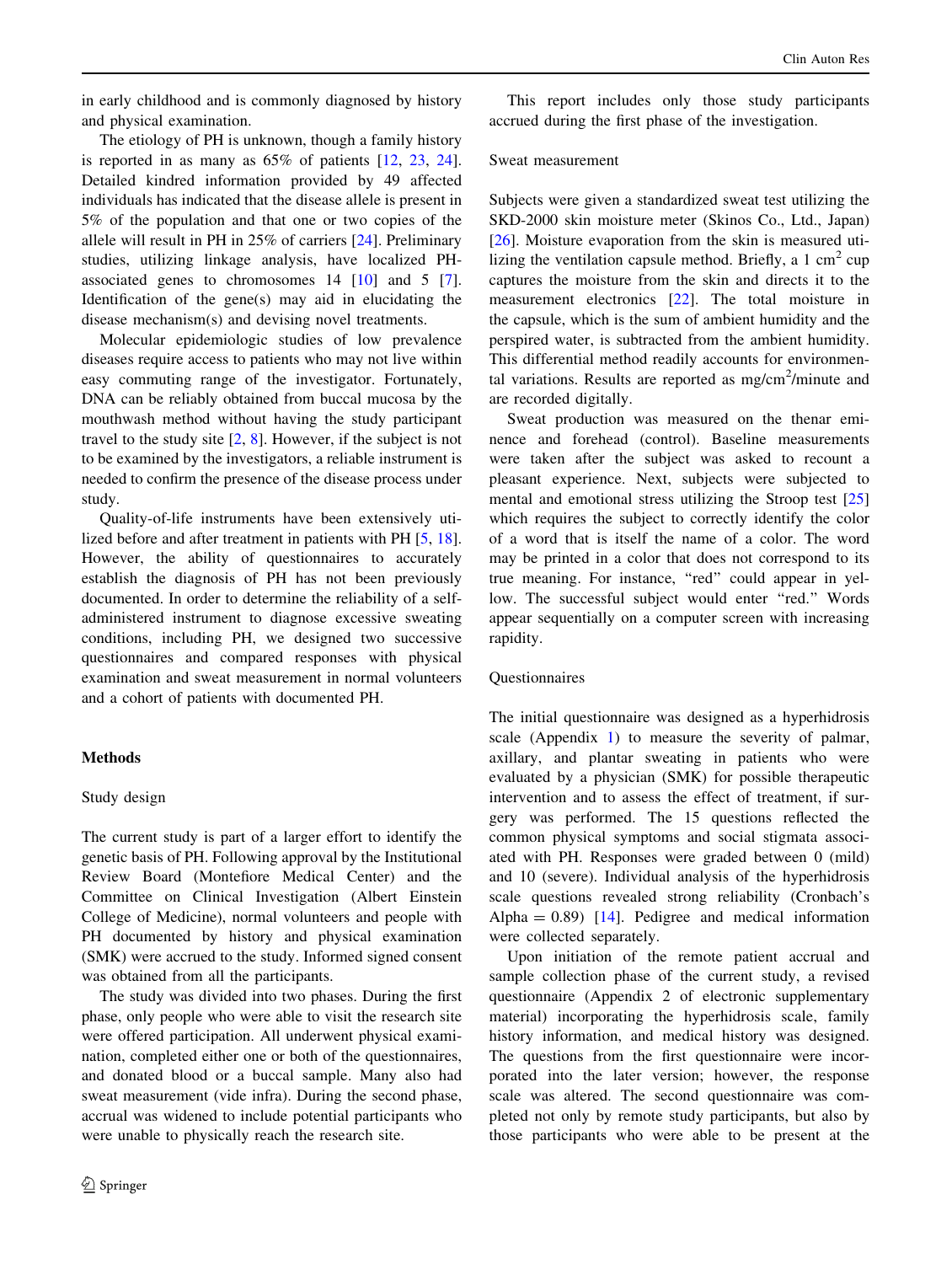study location. For purposes of this report, only the questionnaires of those patients available for physical examination were included. A subgroup of participants completed both questionnaires.

## **Statistics**

The net sweating rate was computed by subtracting the forehead sweating rate (control) from the palmar sweating rate. The peak sweat rate under stress conditions of the normal and affected groups was compared with an independent sample's t test.

The effectiveness of questionnaire #1 to distinguish between those subjects with and without PH (as objectively determined by physical examination and the sweat test) was assessed by creating a summary score which was computed by adding the numeric score on the 15 questions. Because every question was not answered by every patient, the score was normalized by dividing by the number of questions completed. The normalized score ranged between 0 and 10. In order to determine the optimal cutoff score so as to maximize sensitivity and specificity, an ROC analysis was performed.

The effectiveness of questionnaire #2 to distinguish between those subjects with and without PH was assessed by creating a summary score which was computed by adding the numeric score of 27 questions relating to the physical and quality of life features (questions 1, 3, 4, 5, 6, 7, 11, 12, 13, 13a, 14, 14a, 15, 15a, 16, 16a, 17, 17a, 18, 18a, 19, 19a, 20, 20a, 21, 21a, 22, 22a, 23, 23a, 24.2, 24.2a, 25, and 25a). ''No'' answers were counted as 0. If participants responded ''Yes'', the score assigned was 1. If there was a part "a" to the question the score of part "a" was assigned to that pair of questions (e.g., 14/14a). Answers of "Not sure" were assigned 0.5. In order to account for the fact that not every question was answered by every participant, the score was normalized by dividing by the number of possible points on the questions answered. The normalized score, which ranged between 0 and 1, was multiplied by a factor of 10.

Correlation between the two questionnaires was examined with a scatter plot of the normalized scores of both questionnaires plotted against each other. The Pearson's correlation coefficient was calculated.

All statistics were performed using SPSS 15 (SPSS Inc., Chicago, IL, USA). Histograms were constructed using automatic binning. Continuous variables were compared using Student's  $t$  test. The Welch  $t$  test was used in cases of unequal variances between the two groups. Optimal cutoff values were selected as the value at which sensitivity and specificity were equal. Best fit lines were determined using linear regression. P values less than 0.05 were considered significant.

#### Results

Forty-seven participants were accrued to the first phase of the study, 22 (47%) of whom stated that they had PH. The patients' perception of whether they were affected agreed with the examiner's visual and tactile observation of PH in all cases ( $P < 0.0005$ ).

Twenty-nine participants underwent sweat rate measurements. Thirteen said they had PH and all were found to be affected by physical examination. The mean peak sweat rate for those participants with PH was  $1.59 \text{ mg/cm}^2/\text{min}$ , while that of the normal cohort was  $0.37$  mg/cm<sup>2</sup>/min  $(P = 0.001)$  (Table 1; Fig. 1).

Thirty-four participants answered questionnaire #1 of whom 20 (59%) were found to be affected by physical examination. The mean score for those participants with PH was 7.10, while that of the normal cohort was 0.36

Table 1 Mean peak sweat rate  $(mg/cm<sup>2</sup>/minute)$ 

|                                     | Exam                    |  | N Mean Std. deviation Std. error mean |
|-------------------------------------|-------------------------|--|---------------------------------------|
| Sweat rate Affected 13 1.591 0.9550 |                         |  | 0.2649                                |
|                                     | Control 16 0.366 0.3891 |  | 0.0973                                |



Fig. 1 Peak sweat rate histogram. Sweat rate was measured on the thenar eminence using the SKD-2000 skin moisture meter as described in the "Methods". Sweat rate is expressed in mg/cm<sup>2</sup>/ min. Physical examination was used to evaluate whether the palms were moist or dry. The Y-axis represents the number of individuals with a determined sweat rate on the X-axis. There was substantial overlap of peak sweating rates between the two groups. Some members of the affected cohort (all of whom were determined to be affected by physical examination) had peak sweat rates similar to some members of the control group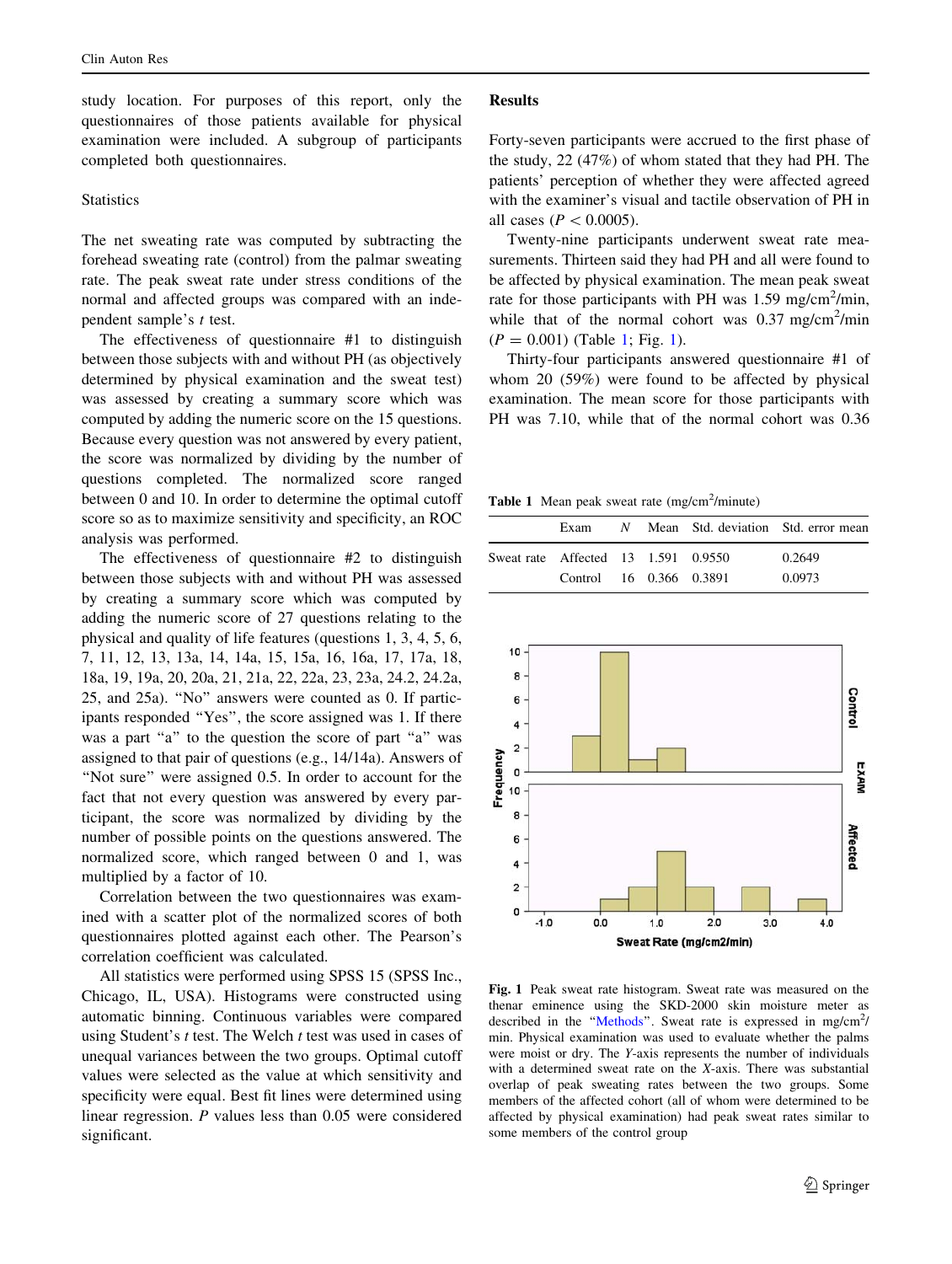Table 2 Normalized numeric scores of questionnaire #1

| N  | Mean   | Std. deviation | Std. error mean |  |  |  |
|----|--------|----------------|-----------------|--|--|--|
| 20 | 7.1005 | 1.68195        | 0.37610         |  |  |  |
| 14 | 0.3571 | 0.63008        | 0.16840         |  |  |  |
|    |        |                |                 |  |  |  |



Fig. 2 Normalized questionnaire #1 score histogram. The normalized scores from questionnaire #1 were determined as described in the "Methods" and are present on the X-axis. Wet or dry palmar surface was determined by physical exam and the scores of individuals are displayed in the top and bottom panels, respectively. The number of individuals with specific normalized questionnaire scores is listed on the Y-axis. The scores of the affected and control groups did not overlap

 $(P = 0.0005)$  (Table 2; Fig. 2). ROC analysis demonstrated that a cutoff value  $\geq$  2.7 resulted in a sensitivity and specificity of 100% for the diagnosis of PH.

The observation that affected participants have higher net peak sweat rates and higher normalized scores on questionnaire #1 suggest that there is a positive correlation between these two measurements. Sweat measurements were available for 26 of the 34 participants who answered questionnaire #1. A scatter plot of peak sweat rate versus normalized questionnaire #1 score demonstrates that the affected and control groups are well separated (Fig. [3](#page-4-0)). As was previously seen in the peak sweat rate analysis, some affected participants had low peak sweat rates but none of the control participants had a high peak sweat rate.

Twenty participants answered questionnaire #2 of whom 8 (40%) were found to be affected by physical examination. The mean normalized score for those participants with PH was 5.145, while that of the normal cohort was 0.045  $(P = 0.0005)$  (Table [3\)](#page-4-0). ROC analysis demonstrated that a cutoff value  $\geq$ 1.964 resulted in a sensitivity and specificity of 100% for the diagnosis of PH. A histogram of the

normalized scores demonstrated complete separation of the two groups (Fig. [4](#page-4-0)).

The correlation between physical findings and normalized questionnaire #2 scores was examined. Sweat measurements were available for 5 of the 20 patients who answered questionnaire #2. A scatter plot of peak sweat rate versus normalized questionnaire #2 scores demonstrated that the groups were well separated (not shown). Due to the small number of patients available, no further correlation analysis was performed.

Correlation between the two questionnaires was examined. Seven participants answered both questionnaires, only one of whom did not have PH. A scatter plot (not shown) revealed a significant correlation (Pearson coefficient 0.82,  $P = 0.024$ .

## Discussion

A survey of 150,000 US households yielded an overall hyperhidrosis prevalence of 2.8% [[28\]](#page-6-0). Based on a survey of 13,000 college and high school students, investigators from Asia reported a PH prevalence of 4.6% [\[29](#page-6-0)]. The prevalence of PH was estimated as 0.6–1% in a study of Israeli army recruits [[1\]](#page-6-0). Among patients who were evaluated at American and Canadian Dermatology Clinics for the diagnosis and treatment of hyperhidrosis, 46% had PH [\[19](#page-6-0)]. Sweating is usually worse during the summer months and occurs both at times of apparent calm and obvious stress [\[16](#page-6-0)]. Our questionnaires, as well as those of others [\[5](#page-6-0), [9](#page-6-0), [18\]](#page-6-0), demonstrate a significant social morbidity. Hyperhidrosis adversely affects a significant portion of the population and merits further study.

In order to investigate a disease process a precise definition of the necessary symptoms, physical findings, and objective measurements is required. Currently, there are no uniformly accepted criteria for the diagnosis of hyperhidrosis. One group of clinicians defined hyperhidrosis as focal sweating of greater than 6 months duration that fulfills at least two of the following criteria: bilateral and symmetric, impairs daily activities, occurs at least weekly, age of onset  $\langle 25 \rangle$  years, family history, and cessation of focal sweating during sleep [[11\]](#page-6-0). This definition has been utilized in combination with a hyperhidrosis disease severity index to make treatment recommendation [\[27](#page-6-0)].

An objective definition of hyperhidrosis remains even more elusive because sweating has proven difficult to reliably quantify. The established and simple gravimetric method entails wearing a vinyl glove containing one preweighed filter paper. After a specified length of time the glove is removed and the filter paper reweighed [\[21](#page-6-0)]. Reproducibility and accuracy have not been established. More recently, the ventilation capsule method has been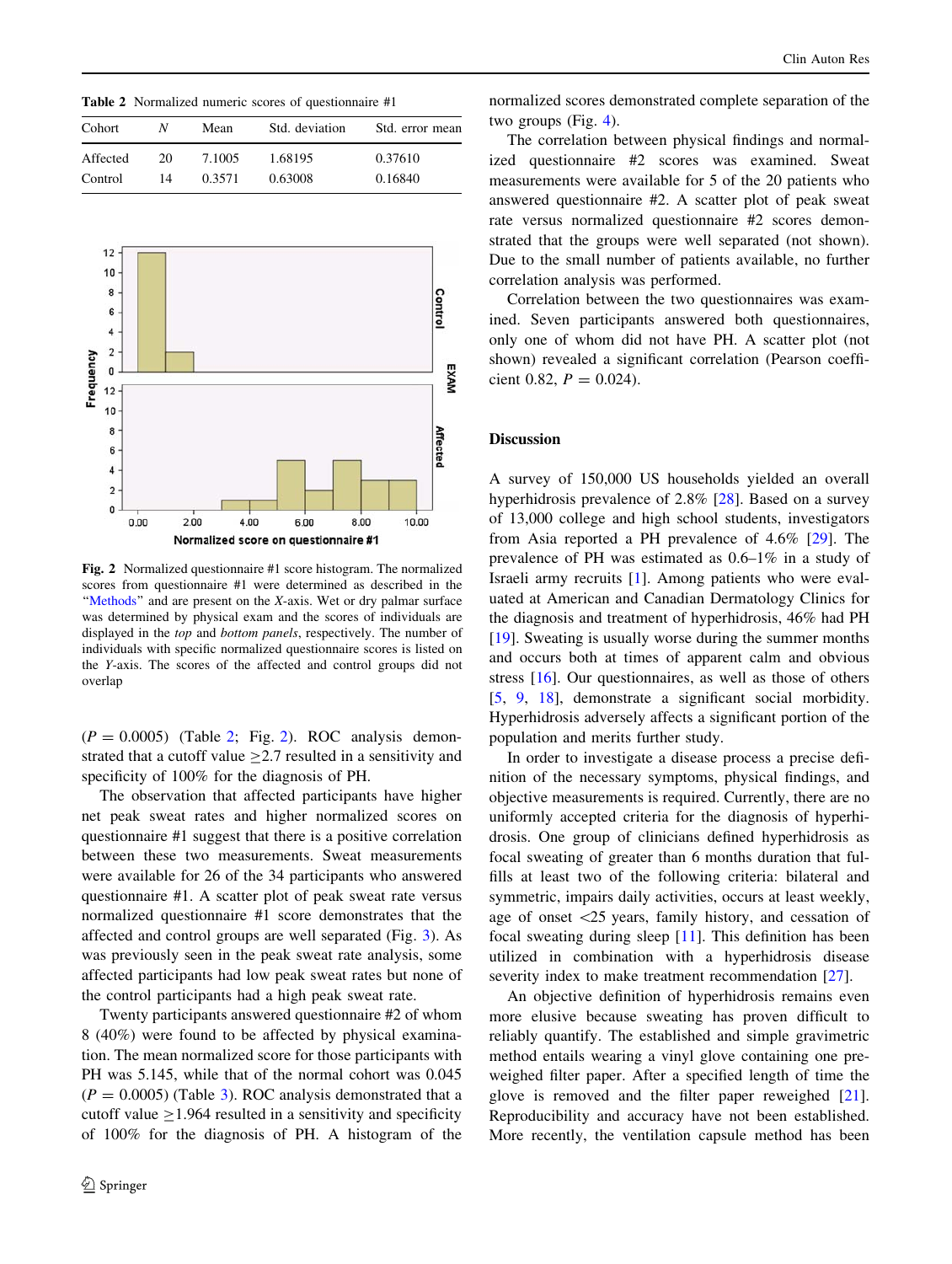<span id="page-4-0"></span>

Fig. 3 Scatter plot of peak sweat rate and normalized questionnaire #1 score. The sweat rate of individuals was determined by direct measurement as described in the '['Methods'](#page-1-0)' and is indicated on the Y-axis. Wet or dry palmar surface was determined by physical exam and is represented by circles and squares, respectively. Normalized scores from questionnaire #1 were determined as described in the

"[Methods](#page-1-0)". The straight line is a best fit line and the two curved lines are the 95% confidence interval for the best fit line. The Pearson correlation coefficient  $(r)$  was 0.723 and this was significantly different from zero ( $P < 0.0005$ ).  $r^2$  was 0.523, indicating that 52% of the variability in the normalized score on questionnaire #1 can be explained by the variability in mean peak sweat rate

Table 3 Normalized numeric scores of questionnaire #2

| Cohort   | N   | Mean  | Std. deviation | Std. error mean |
|----------|-----|-------|----------------|-----------------|
| Affected | 8.  | 5.145 | 1.4491         | 0.5123          |
| Control  | 12. | 0.045 | 0.1110         | 0.0320          |

employed by a number of investigators with promising results [[6,](#page-6-0) [15](#page-6-0), [30](#page-6-0)]. Our study demonstrates a mean peak sweating rate of 1.59 mg/cm<sup>2</sup>/min on the thenar eminence is present in patients with PH. This is in agreement with the results of Yamashita  $(1.15 \text{ mg/cm}^2/\text{min})$  [[30\]](#page-6-0), Bonde  $(0.88 \text{ mg/cm}^2/\text{min})$  [\[6](#page-6-0)] and Krogstad  $(2.1 \text{ mg/m}^2/\text{min})$  $[17]$  $[17]$ .

In addition to direct sweat measurement, a number of physiologic differences between people with PH and normal volunteers have been demonstrated. The absence of a decrease in mean heart rate with controlled respiration in 12 subjects with PH when compared to 20 normal volunteers, in conjunction with the absence of statistically significant differences in heart rate variability parameters, was interpreted as representing a complex autonomic dysfunction involving both the sympathetic and parasympathetic systems [\[13](#page-6-0)].



Fig. 4 Normalized questionnaire #2 score histogram. The normalized scores from questionnaire #2 were determined as described in the "[Methods](#page-1-0)" and are present on the X-axis. Wet or dry palmar surface was determined by physical examination and the scores of individuals are displayed in the top and bottom panels, respectively. The number of individuals with specific normalized questionnaire scores is listed on the Y-axis. The scores of the affected and control groups did not overlap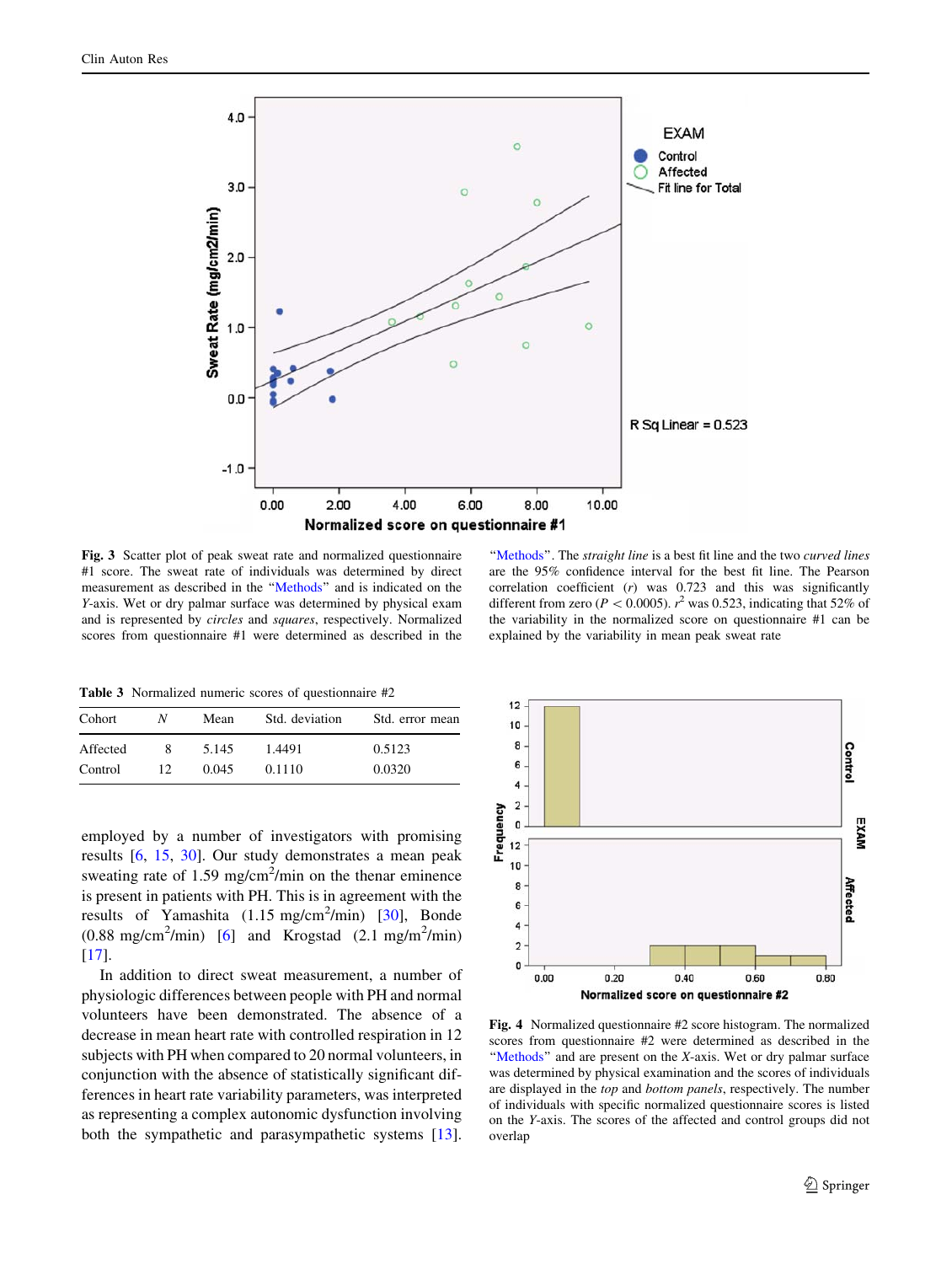<span id="page-5-0"></span>Supporting this conclusion was the documentation of a significantly lower power in the very-low-frequency band in short-term frequency domain power cardiac spectral analysis [[4\]](#page-6-0). Other investigators demonstrated abnormal sensory processing [\[20](#page-6-0)]. Though intriguing, these physiologic abnormalities are not diagnostic of PH.

Physical measurements, though preferred, are not useful if the potential study participants are not available or interested in a face-to-face examination. Moreover, because of the social stigmata associated with excessive sweating, many affected individuals are emotionally unable to participate in person, but find home participation acceptable. A reliable instrument that can be selfadministered is required. We have documented that it is possible to accurately diagnose PH by questionnaire alone. Therefore, investigations into the genetics of this disorder may be conducted without direct access to the subjects under study with the knowledge that PH is truly present. However, utilization of this questionnaire in a population-based survey might underestimate the prevalence of PH, as it is likely that not all affected individuals regard PH as distressing.

Most non-operative therapies for PH (20% solution of aluminum chloride hexahydrate, iontophoresis, anticholinergic medication) have not been evaluated in a rigorous fashion and when critically examined do not demonstrate effectiveness [\[3](#page-6-0)]. Botox injection, which has been subjected to controlled trials is effective, but requires multiple  $(>15)$  biannual palmar injections. Thoracoscopic sympathectomy is effective, but involves general anesthesia and is associated with a substantial incidence of compensatory sweating that may be, in a small percentage of patients, as troublesome as the initial disease [[23\]](#page-6-0). Novel therapy, that is both effective and free from unwanted side effects, will only be developed when the disease mechanism is thoroughly understood.

Acknowledgments We thank Sandra Goodman NP, Maria Serrano NP, Peggy Cottrell, Dahlia Favreau and Jamie Jones for their efforts on the project. This work was supported by NINDS/NIH 1R21NS43549-01.

## Appendix

#### Hyperhidrosis scale

- Questions about distress caused by sweating of the hands. How much distress do you experience when you:
- 1. Shake hands with others?

(None) 0 1 2 3 4 5 6 7 8 9 10 (worst)

2. Hold hands with a boyfriend/girlfriend/spouse?

(None) 0 1 2 3 4 5 6 7 8 9 10 (worst)

3. Writing (by hand) on paper to complete examinations, applications or other important documents?

(None) 0 12 3 4 5 6 7 8 9 10 (worst)

4. Grasp heavy objects and/or tools?

(None) 0 1 2 3 4 5 6 7 8 9 10 (worst)

5. Attempt to initiate intimate contact?

(None) 0 1 2 3 4 5 6 7 8 9 10 (worst)

6. Turn knobs or faucets?

(None) 0 1 2 3 4 5 6 7 8 9 10 (worst)

7. Drive a car?

(None) 0 1 2 3 4 5 6 7 8 9 10 (worst)

- 8. Eat with forks, knives, or spoons? (None) 0 1 2 3 4 5 6 7 8 9 10 (worst)
- 9. Wear fabric, leather or rubber gloves? (None) 0 12 3 4 5 6 7 8 9 10 (worst)

Questions related to sweating of your feet

10. Put on socks or stockings?

(None) 0 1 2 3 4 5 6 7 8 9 10 (worst)

11. Walk barefoot?

(None) 0 1 2 3 4 5 6 7 8 9 10 (worst)

12. Wear sandals?

(None) 0 1 2 3 4 5 6 7 8 9 10 (worst)

13. Wear high-heel shoes?

(None) 0 1 2 3 4 5 6 7 8 9 10 (worst)

Questions related to sweating from areas of the body other than the hands and feet

14. Sweat from your axilla (underarms)?

\_\_\_\_\_\_\_\_\_\_\_\_\_\_\_\_\_\_\_\_\_\_

(None) 0 1 2 3 4 5 6 7 8 9 10 (worst)

15. Sweat from other parts of the body other than hands and axilla?

> (None) 0 1 2 3 4 5 6 7 8 9 10 (worst) Is yes, where (please describe)

Hyperhydrosis scale, 1998. Keller, Sekons, Scher, Bookbinder, Portenoy (HYPERQUE).